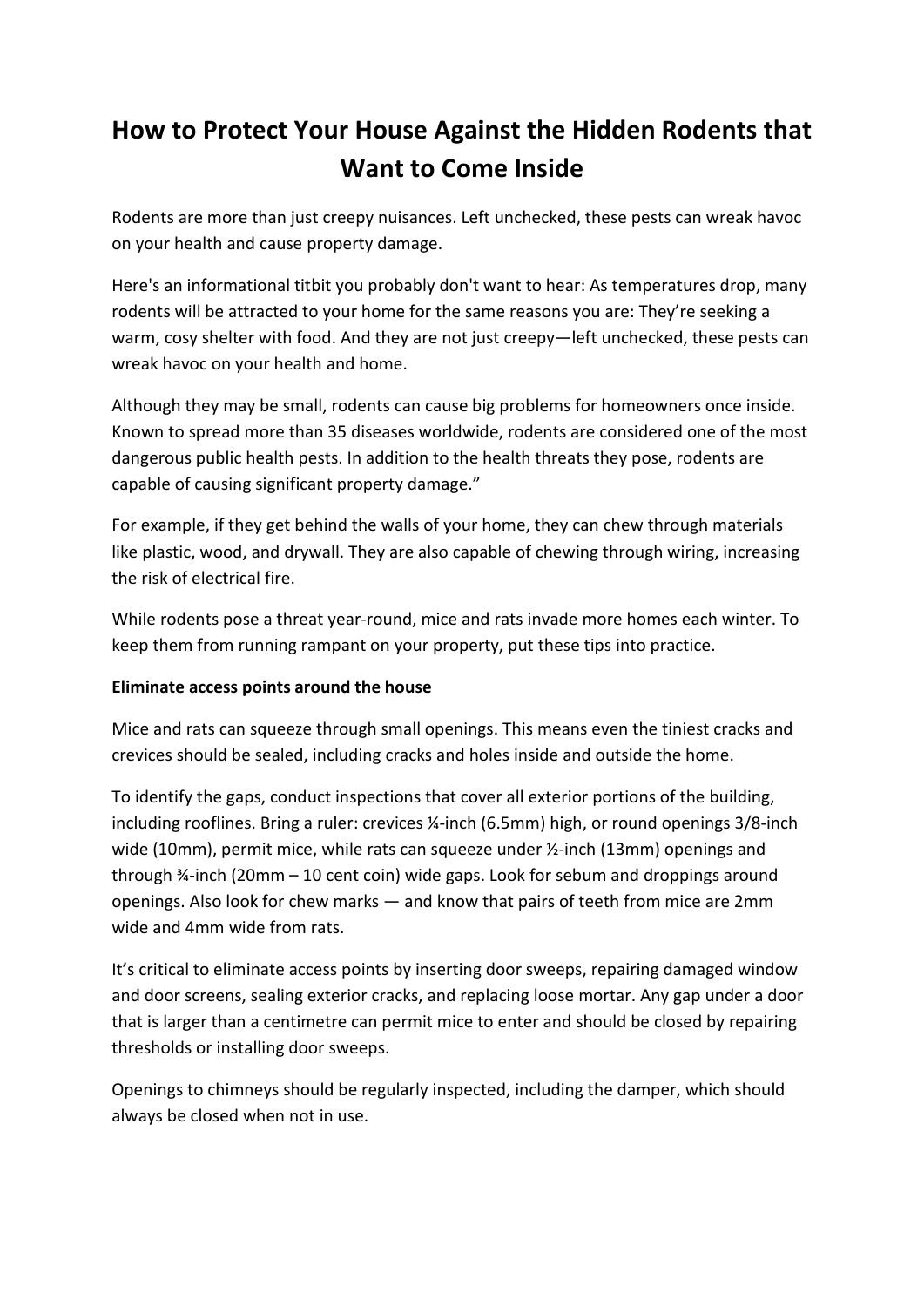## **Inspect and repair holes in your gutters, roof, fascia, surfeit, and foundation.**

The best materials to use for sealing cracks and holes in your home's exterior is expanding foam insulation, caulking, metal screening, or even a small piece of sheet metal will work great.

## **Inspect all packaging before bringing it into the home**

With the ongoing coronavirus pandemic, more people are relying on online ordering for groceries, household supplies, and meal delivery. This cardboard packaging can be enticing to rodents searching for food and, as gross as it sounds, give them a free ride into your home.

If packages with food are left outside for extended periods of time, they can attract mice and rats who can easily chew through cardboard boxing. Be sure to promptly bring any deliveries inside and inspect packages for signs of rodent damage, or even an infestation inside the box itself.

## **Safely store food and dispose of garbage**

Insects are always looking for their next meal. Experts suggest storing food in airtight containers, disposing of garbage regularly, and using a sealed trash receptacle to prevent hungry rodents from getting into your food waste.

Sealing up food and properly storing it is important because the odours attract unwanted animals. Mice, rats, and other pests are attracted to rotting food and animal waste products.

## **Keep attics, basements, and crawl spaces ventilated and dry.**

Eliminating any sources of moisture—including repairing leaking pipes and clogged drains can help keep rodents at bay.

Just like humans, rodents need water in order to survive. In general, it's a good idea to eliminate sources of moisture inside your home by keeping attics and basements wellventilated while also repairing any leaking pipes or clogged drains.

## **Keep outdoor spaces clear and clean**

To keep unwanted pests from entering your home, be sure to do regular landscaping and yard maintenance.

Trim back trees so rats and possums can't climb onto the roof, remove debris around your home and to keep firewood away from your house.